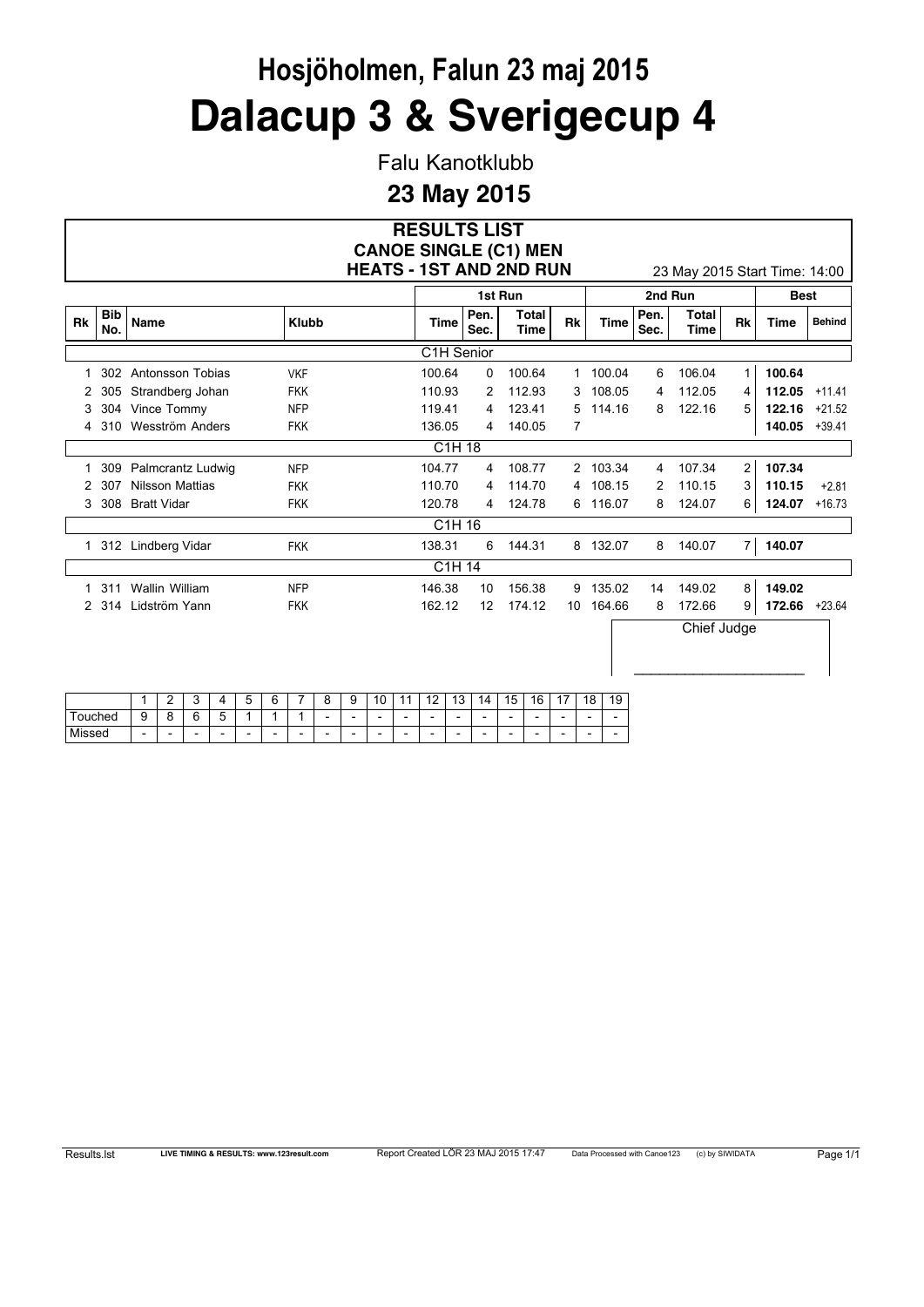Falu Kanotklubb

|                |                   |                         |                                | <b>RESULTS LIST</b>   |                |                             |                |           |              |                               |                |                  |               |
|----------------|-------------------|-------------------------|--------------------------------|-----------------------|----------------|-----------------------------|----------------|-----------|--------------|-------------------------------|----------------|------------------|---------------|
|                |                   |                         |                                | <b>KAYAK (K1) MEN</b> |                |                             |                |           |              |                               |                |                  |               |
|                |                   |                         | <b>HEATS - 1ST AND 2ND RUN</b> |                       |                |                             |                |           |              | 23 May 2015 Start Time: 11:00 |                |                  |               |
|                |                   |                         |                                |                       |                | 1st Run                     |                |           |              | 2nd Run                       |                | <b>Best</b>      |               |
| Rk             | <b>Bib</b><br>No. | Name                    | <b>Klubb</b>                   | Time                  | Pen.<br>Sec.   | <b>Total</b><br><b>Time</b> | Rk             | Time      | Pen.<br>Sec. | <b>Total</b><br><b>Time</b>   | Rk             | Time             | <b>Behind</b> |
|                |                   |                         |                                | K1M Senior            |                |                             |                |           |              |                               |                |                  |               |
|                |                   | 1 104 Strandberg Johan  | <b>FKK</b>                     | 91.69                 | 2              | 93.69                       | $\overline{2}$ | 92.60     | 0            | 92.60                         | $\mathbf{1}$   | 92.60            |               |
| 2              | 105               | Garmo Erik              | <b>FKK</b>                     | 93.27                 | 0              | 93.27                       | 1              | 93.97     | 2            | 95.97                         | $\overline{c}$ | 93.27            | $+0.67$       |
| 3              | 106               | Vince Tommy             | <b>NFP</b>                     | 90.21                 | 4              | 94.21                       | 3              | 89.42     | 100          | 189.42                        | 20             | 94.21            | $+1.61$       |
| 4              | 108               | Wesström Anders         | <b>FKK</b>                     | 99.45                 | 2              | 101.45                      | 5              | 99.18     | $\mathbf 0$  | 99.18                         | 4              | 99.18            | $+6.58$       |
| 5              |                   | 103 Lindberg Robin      | ÅFP                            | 104.89                | 4              | 108.89                      |                | 8 111.26  | 2            | 113.26                        | 6              | 108.89           | $+16.29$      |
|                |                   |                         |                                | K1MH18                |                |                             |                |           |              |                               |                |                  |               |
|                | 1 107             | <b>Bratt Vidar</b>      | <b>FKK</b>                     | 94.96                 | 6              | 100.96                      | 4              | 96.82     | 2            | 98.82                         | 3              | 98.82            |               |
| $\overline{c}$ | 111               | <b>Nilsson Mattias</b>  | <b>FKK</b>                     | 105.25                | 6              | 111.25                      | 10             | 108.07    | 10           | 118.07                        | 8              | 111.25           | $+12.43$      |
|                |                   | 3 109 Palmcrantz Ludwig | <b>NFP</b>                     | 114.13                | 12             | 126.13                      |                | 12 109.22 | 12           | 121.22                        | 10             | $121.22 +22.40$  |               |
|                |                   |                         |                                | K1MH16                |                |                             |                |           |              |                               |                |                  |               |
|                |                   | 1 110 Lindberg Vidar    | <b>FKK</b>                     | 105.52                | 2              | 107.52                      |                | 7 111.94  | 4            | 115.94                        | 7              | 107.52           |               |
|                |                   | 2 115 Karlsson Axel     | <b>KKSS</b>                    | 120.17                | 8              | 128.17                      |                | 14 119.06 | 10           | 129.06                        | 11             | $128.17 + 20.65$ |               |
|                |                   |                         |                                | K1MH14                |                |                             |                |           |              |                               |                |                  |               |
|                |                   | 1 113 Wallin William    | <b>NFP</b>                     | 106.93                | 2              | 108.93                      |                | 9 112.37  | 8            | 120.37                        | 9              | 108.93           |               |
| 2              | 118               | <b>Bratt Frej</b>       | <b>FKK</b>                     | 124.13                | $\overline{2}$ | 126.13                      |                | 12 122.86 | 8            | 130.86                        | 13             | 126.13           | $+17.20$      |
| 3              | 117               | Renöfält Isak           | ÅFP                            | 143.29                | 4              | 147.29                      | 18             | 123.16    | 6            | 129.16                        | 12             | 129.16           | $+20.23$      |
| 4              | 116               | Lidström Yann           | FKK                            | 125.75                | 4              | 129.75                      | 16             | 123.08    | 8            | 131.08                        | 14             | 129.75           | $+20.82$      |
| 5              | 119               | <b>Lindberg Arvid</b>   | <b>FKK</b>                     | 140.97                | 60             | 200.97                      |                | 20 127.34 | 8            | 135.34                        | 16             | 135.34           | $+26.41$      |
| 6              | 122               | Björs Hugo              | <b>FKK</b>                     | 148.92                | 6              | 154.92                      | 19             | 141.44    | 16           | 157.44                        | 18             | 154.92           | $+45.99$      |
|                | 7 120             | <b>Brand Daniel</b>     | <b>FKK</b>                     | 185.61                | 20             | 205.61                      | 21             | 187.45    | 150          | CAP                           |                | 205.61           | $+96.68$      |
|                |                   |                         |                                | K1MH40                |                |                             |                |           |              |                               |                |                  |               |
|                | 1 127             | Björklund Sixten        | <b>KKSS</b>                    | 104.33                | 0              | 104.33                      |                | 6 102.88  | 0            | 102.88                        | 5              | 102.88           |               |
|                | 2 126             | Syrjä Håkan             | <b>FKK</b>                     | 122.00                | 2              | 124.00                      |                | 11 124.93 | 8            | 132.93                        | 15             | 124.00           | $+21.12$      |
| 3              | 128               | Holmer Patrik           | <b>NFP</b>                     | 127.12                | $\overline{2}$ | 129.12                      | 15             | 122.98    | 50           | 172.98                        | 19             | 129.12           | $+26.24$      |
| 4              | 129               | Karlsson Robert         | <b>KKSS</b>                    | 125.51                | 8              | 133.51                      | 17             | 133.64    | 2            | 135.64                        | 17             | 133.51           | $+30.63$      |
| 5              | 131               | Glivberg Göran          | <b>KKSS</b>                    | 227.73                | 10             | 237.73                      |                | 22 195.74 | 4            | 199.74                        | 21             | 199.74           | $+96.86$      |
| 6              | 130               | Larsson Ingemar         | <b>KKSS</b>                    | 194.50                | 62             | 256.50                      |                | 23 198.09 | 8            | 206.09                        | 22             | 206.09 +103.21   |               |
|                |                   |                         |                                |                       |                |                             |                |           |              | Chief Judge                   |                |                  |               |
|                |                   |                         |                                |                       |                |                             |                |           |              |                               |                |                  |               |
|                |                   |                         |                                |                       |                |                             |                |           |              |                               |                |                  |               |
|                |                   |                         |                                |                       |                |                             |                |           |              |                               |                |                  |               |

| 16<br>-<br>$\sqrt{2}$<br>c<br>٠<br>$\sim$<br>۰<br>и<br>ouched<br>∽<br>10<br>$\overline{\phantom{0}}$<br>$\overline{\phantom{0}}$<br>$\overline{\phantom{a}}$<br>$\overline{\phantom{a}}$<br>$\overline{\phantom{0}}$<br>$\overline{\phantom{0}}$<br>$\overline{\phantom{0}}$<br>-<br>$\overline{\phantom{a}}$<br>$\overline{\phantom{0}}$<br>u<br>u<br>-<br>Missed<br>$\sim$<br>◠<br>٠<br>$\overline{\phantom{0}}$<br>$\overline{\phantom{0}}$<br>$\overline{\phantom{a}}$<br>$\overline{\phantom{a}}$<br>$\overline{\phantom{0}}$<br>$\overline{\phantom{0}}$<br>$\overline{\phantom{a}}$<br>$\overline{\phantom{0}}$<br>$\overline{\phantom{a}}$<br>$\overline{\phantom{a}}$<br>-<br>$\overline{\phantom{0}}$<br>$\overline{\phantom{0}}$<br>$\overline{\phantom{0}}$<br>$\overline{\phantom{0}}$<br>ັ<br>- |  | ◠<br>_ | c<br>ı | ↵ | -<br>∽ | ⌒<br>ົ | - | Ω<br>-<br>ີ | ∽<br>9 | 10 | ×.<br>A | $\sqrt{2}$ | ົ<br>и<br>J | и<br>14 | 15 | 16 | . –<br>. . | 8<br>- | 19                       |
|---------------------------------------------------------------------------------------------------------------------------------------------------------------------------------------------------------------------------------------------------------------------------------------------------------------------------------------------------------------------------------------------------------------------------------------------------------------------------------------------------------------------------------------------------------------------------------------------------------------------------------------------------------------------------------------------------------------------------------------------------------------------------------------------------------------|--|--------|--------|---|--------|--------|---|-------------|--------|----|---------|------------|-------------|---------|----|----|------------|--------|--------------------------|
|                                                                                                                                                                                                                                                                                                                                                                                                                                                                                                                                                                                                                                                                                                                                                                                                               |  |        |        |   |        |        |   |             |        |    |         |            |             |         |    |    |            |        | $\overline{\phantom{0}}$ |
|                                                                                                                                                                                                                                                                                                                                                                                                                                                                                                                                                                                                                                                                                                                                                                                                               |  |        |        |   |        |        |   |             |        |    |         |            |             |         |    |    |            |        | $\overline{\phantom{0}}$ |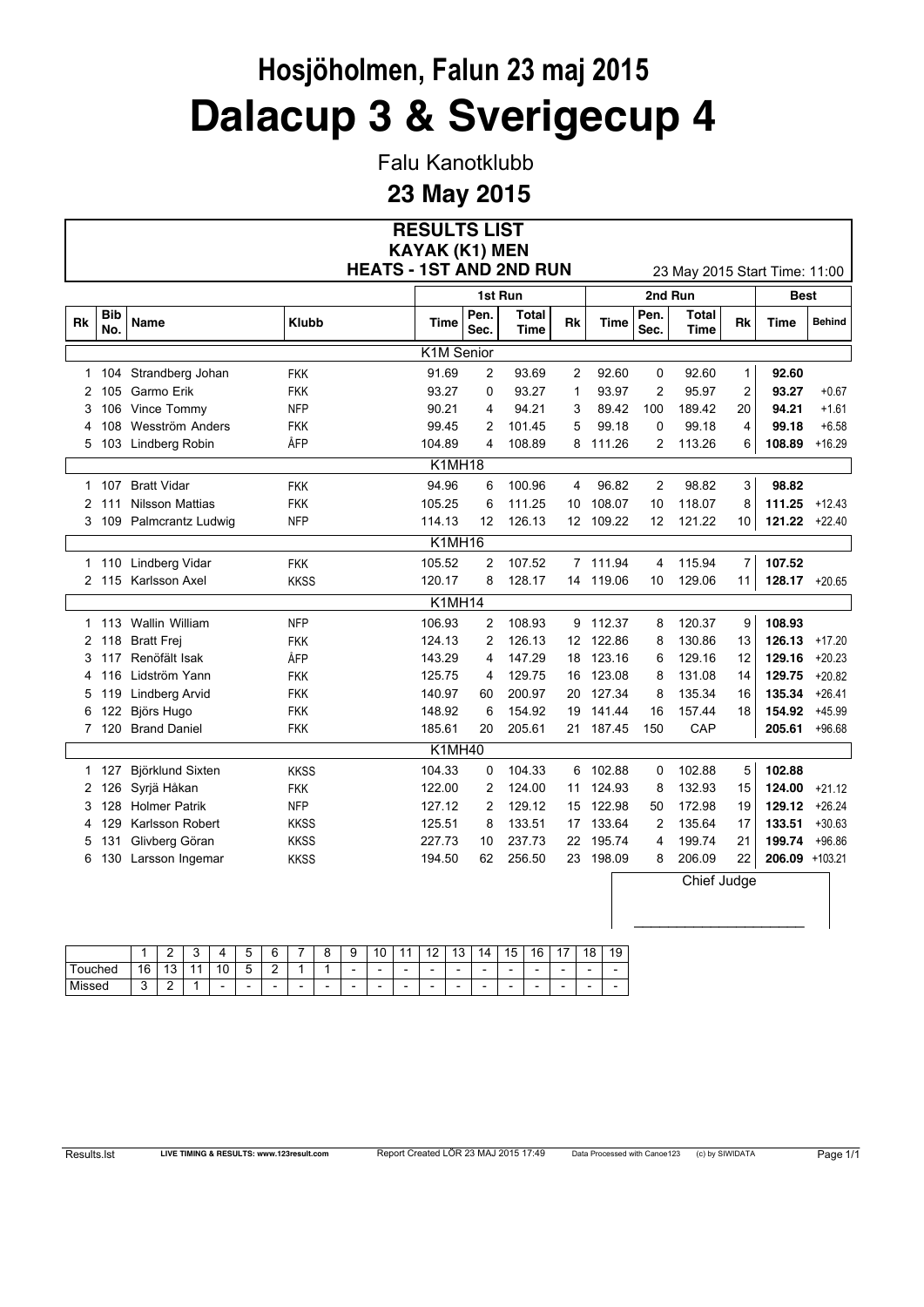Falu Kanotklubb

|           |                   |                      |                                | <b>RESULTS LIST</b><br><b>KAYAK (K1) WOMEN</b> |              |               |    |          |              |                               |                |             |               |
|-----------|-------------------|----------------------|--------------------------------|------------------------------------------------|--------------|---------------|----|----------|--------------|-------------------------------|----------------|-------------|---------------|
|           |                   |                      | <b>HEATS - 1ST AND 2ND RUN</b> |                                                |              |               |    |          |              | 23 May 2015 Start Time: 14:15 |                |             |               |
|           |                   |                      |                                |                                                |              | 1st Run       |    |          |              | 2nd Run                       |                | <b>Best</b> |               |
| <b>Rk</b> | <b>Bib</b><br>No. | Name                 | <b>Klubb</b>                   | Time                                           | Pen.<br>Sec. | Total<br>Time | Rk | Time     | Pen.<br>Sec. | Total<br>Time                 | Rk             | Time        | <b>Behind</b> |
|           |                   |                      |                                | K1D18                                          |              |               |    |          |              |                               |                |             |               |
|           | 1 601             | Fagerlund Amanda     | <b>FKK</b>                     | 100.17                                         | 0            | 100.17        |    | 1 100.82 | 4            | 104.82                        | 1 <sup>1</sup> | 100.17      |               |
|           |                   |                      |                                | K1D16                                          |              |               |    |          |              |                               |                |             |               |
|           | 603               | Debowska Dominika    | <b>FKK</b>                     | 116.66                                         | 2            | 118.66        |    | 2 114.45 | 4            | 118.45                        | $\overline{2}$ | 118.45      |               |
|           | 606               | Arvidsson Lovisa     | <b>FKK</b>                     | 125.11                                         | 8            | 133.11        |    | 3 120.43 | 6            | 126.43                        | 3              | 126.43      | $+7.98$       |
| 3         | 608               | Skogman Alvina       | ÅFP                            | 132.21                                         | 10           | 142.21        |    | 4 125.47 | 14           | 139.47                        | 4              | 139.47      | $+21.02$      |
| 4         | 610               | <b>Brand Therese</b> | <b>FKK</b>                     | 165.11                                         | 8            | 173.11        |    | 5 137.98 | 2            | 139.98                        | 5              | 139.98      | $+21.53$      |
| 5         | 609               | Renöfält Sara        | ÅFP                            | 159.25                                         | 60           | 219.25        |    | 6 143.87 | 10           | 153.87                        | 6              | 153.87      | $+35.42$      |
|           |                   |                      |                                |                                                |              |               |    |          |              | Chief Judge                   |                |             |               |

|        |                          | ╭<br>-       | ∽                        |                          | ∽<br>⊾                   | c<br>n<br>∼              |                          |                          | $\sqrt{2}$<br>v<br>ັ     | 10                       | -4                       | c<br>A<br>. .            | $\sim$<br>-<br>J         | 71                       | 15<br>J | 16<br>1 v                | $\overline{A}$           | 18<br>u                  | $\overline{A}$<br>J<br>≂ |
|--------|--------------------------|--------------|--------------------------|--------------------------|--------------------------|--------------------------|--------------------------|--------------------------|--------------------------|--------------------------|--------------------------|--------------------------|--------------------------|--------------------------|---------|--------------------------|--------------------------|--------------------------|--------------------------|
| ouched | ∽<br>Ë<br>╰              | -<br>∽<br>s. | ◠                        | ∽<br>-                   | ◠                        |                          |                          | $\overline{\phantom{0}}$ | $\overline{\phantom{a}}$ | $\overline{\phantom{a}}$ | $\overline{\phantom{0}}$ | $\overline{\phantom{0}}$ | $\overline{\phantom{0}}$ | $\overline{\phantom{a}}$ | -       | $\overline{\phantom{0}}$ | $\overline{\phantom{0}}$ | $\overline{\phantom{0}}$ | -                        |
| Missed | $\overline{\phantom{a}}$ | -            | $\overline{\phantom{0}}$ | $\overline{\phantom{a}}$ | $\overline{\phantom{a}}$ | $\overline{\phantom{0}}$ | $\overline{\phantom{a}}$ | $\overline{\phantom{0}}$ | $\overline{\phantom{0}}$ | $\overline{\phantom{a}}$ | $\overline{\phantom{0}}$ | $\overline{\phantom{0}}$ | $\overline{\phantom{0}}$ | $\overline{\phantom{a}}$ | -       | $\overline{\phantom{0}}$ | $\overline{\phantom{0}}$ | $\overline{\phantom{0}}$ |                          |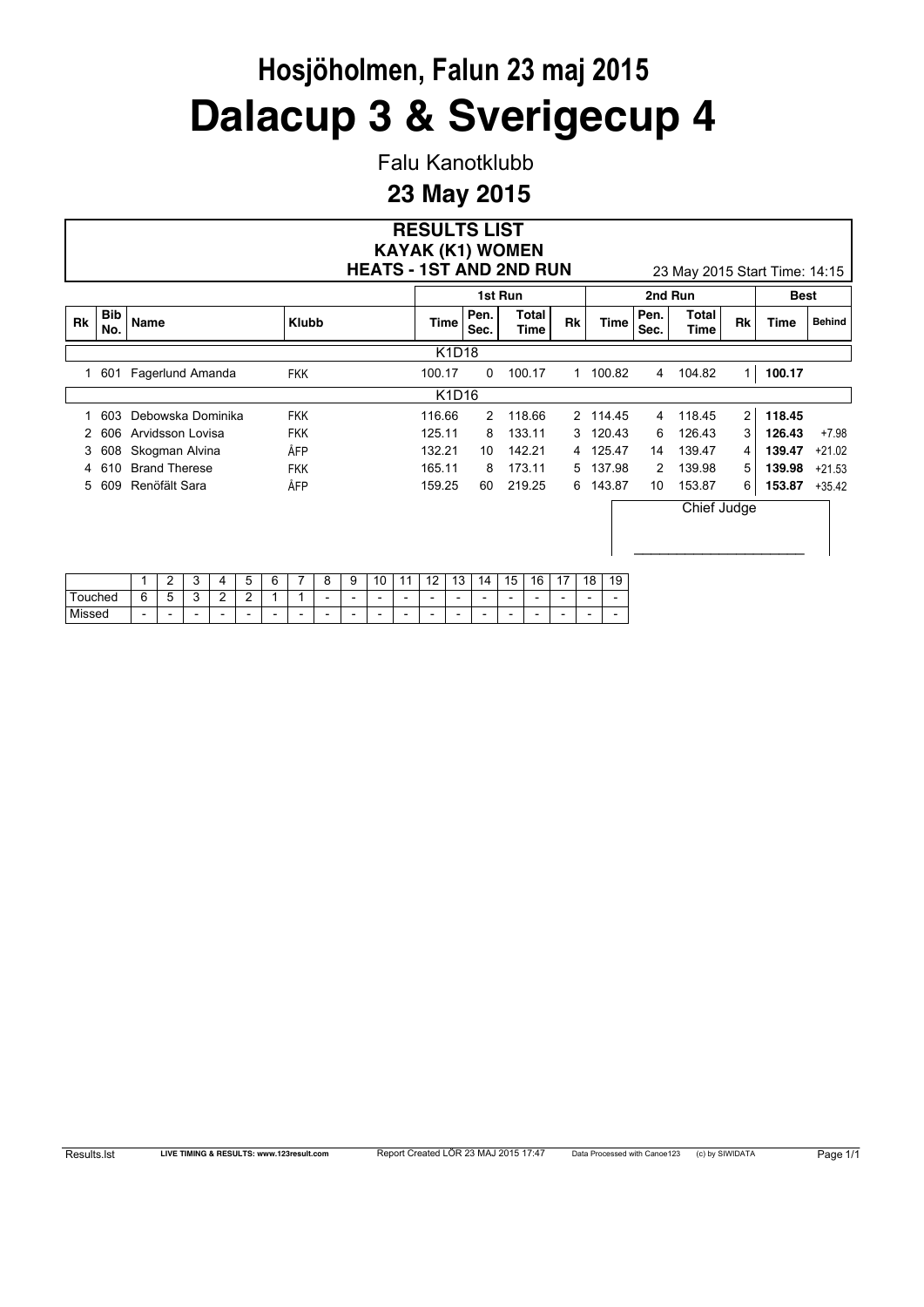Falu Kanotklubb

|           |                   |                      | <b>CANOE SINGLE (C1) WOMEN</b><br><b>HEATS - 1ST AND 2ND RUN</b> | <b>RESULTS LIST</b>            |               |               |    |          |              | 23 May 2015 Start Time: 11:33 |                |        |               |
|-----------|-------------------|----------------------|------------------------------------------------------------------|--------------------------------|---------------|---------------|----|----------|--------------|-------------------------------|----------------|--------|---------------|
|           |                   |                      |                                                                  |                                |               | 1st Run       |    |          |              | 2nd Run                       |                | Best   |               |
| <b>Rk</b> | <b>Bib</b><br>No. | Name                 | <b>Klubb</b>                                                     | <b>Time</b>                    | Pen.<br>Sec.  | Total<br>Time | Rk | Time     | Pen.<br>Sec. | Total<br><b>Time</b>          | Rk             | Time   | <b>Behind</b> |
|           |                   |                      |                                                                  | C <sub>1</sub> D <sub>18</sub> |               |               |    |          |              |                               |                |        |               |
| 1         | 201               | Fagerlund Amanda     | <b>FKK</b>                                                       | 117.11                         | $\mathcal{P}$ | 119.11        |    | 1 122.28 | 4            | 126.28                        | 1 <sup>1</sup> | 119.11 |               |
|           |                   |                      |                                                                  | C <sub>1</sub> D <sub>16</sub> |               |               |    |          |              |                               |                |        |               |
|           | 202               | Arvidsson Lovisa     | <b>FKK</b>                                                       | 128.19                         | 6             | 134.19        |    | 2 131.03 | 8            | 139.03                        | 3 <sup>1</sup> | 134.19 |               |
|           | 204               | Debowska Dominika    | <b>FKK</b>                                                       | 139.98                         | 2             | 141.98        |    | 3 135.07 | 0            | 135.07                        | $\overline{2}$ | 135.07 | $+0.88$       |
| 3         | 207               | <b>Brand Therese</b> | <b>FKK</b>                                                       | 174.65                         | 8             | 182.65        |    | 4 171.98 | 52           | 223.98                        | $\overline{4}$ | 182.65 | $+48.46$      |
|           |                   |                      |                                                                  |                                |               |               |    |          |              | Chief Judge                   |                |        |               |

|               |        | -                        | -<br>ັ                   | ,, | -<br>∽                   | G                        |                          | -<br>л.<br>∼             | a                        | $\sim$<br>л<br>∼         |                          | $\overline{A}$           | $\sqrt{2}$<br>ັ          | 4<br>$\overline{\phantom{a}}$ | 15                       | 16                       | $\overline{ }$<br>-<br>. . | $\Omega$<br>л<br>o       | 4C<br>~<br>. ت           |
|---------------|--------|--------------------------|--------------------------|----|--------------------------|--------------------------|--------------------------|--------------------------|--------------------------|--------------------------|--------------------------|--------------------------|--------------------------|-------------------------------|--------------------------|--------------------------|----------------------------|--------------------------|--------------------------|
| uched         | ◠<br>- | ◠<br>∼                   |                          |    | $\overline{\phantom{0}}$ | $\overline{\phantom{0}}$ | $\overline{\phantom{0}}$ | $\overline{\phantom{0}}$ | $\overline{\phantom{0}}$ | $\overline{\phantom{0}}$ | $\overline{\phantom{a}}$ | $\overline{\phantom{0}}$ | $\overline{\phantom{0}}$ | $\overline{\phantom{0}}$      | $\overline{\phantom{0}}$ | $\overline{\phantom{0}}$ | $\overline{\phantom{0}}$   | $\overline{\phantom{0}}$ | $\overline{\phantom{0}}$ |
| . .<br>Missed |        | $\overline{\phantom{a}}$ | $\overline{\phantom{a}}$ | -  | $\overline{\phantom{0}}$ | $\overline{\phantom{0}}$ | $\overline{\phantom{0}}$ | $\overline{\phantom{0}}$ | $\overline{\phantom{0}}$ | $\overline{\phantom{0}}$ | $\overline{\phantom{a}}$ | $\overline{\phantom{0}}$ | $\overline{\phantom{0}}$ | $\overline{\phantom{0}}$      | $\overline{\phantom{a}}$ | $\overline{\phantom{0}}$ | $\overline{\phantom{0}}$   | $\overline{\phantom{0}}$ | $\overline{\phantom{0}}$ |